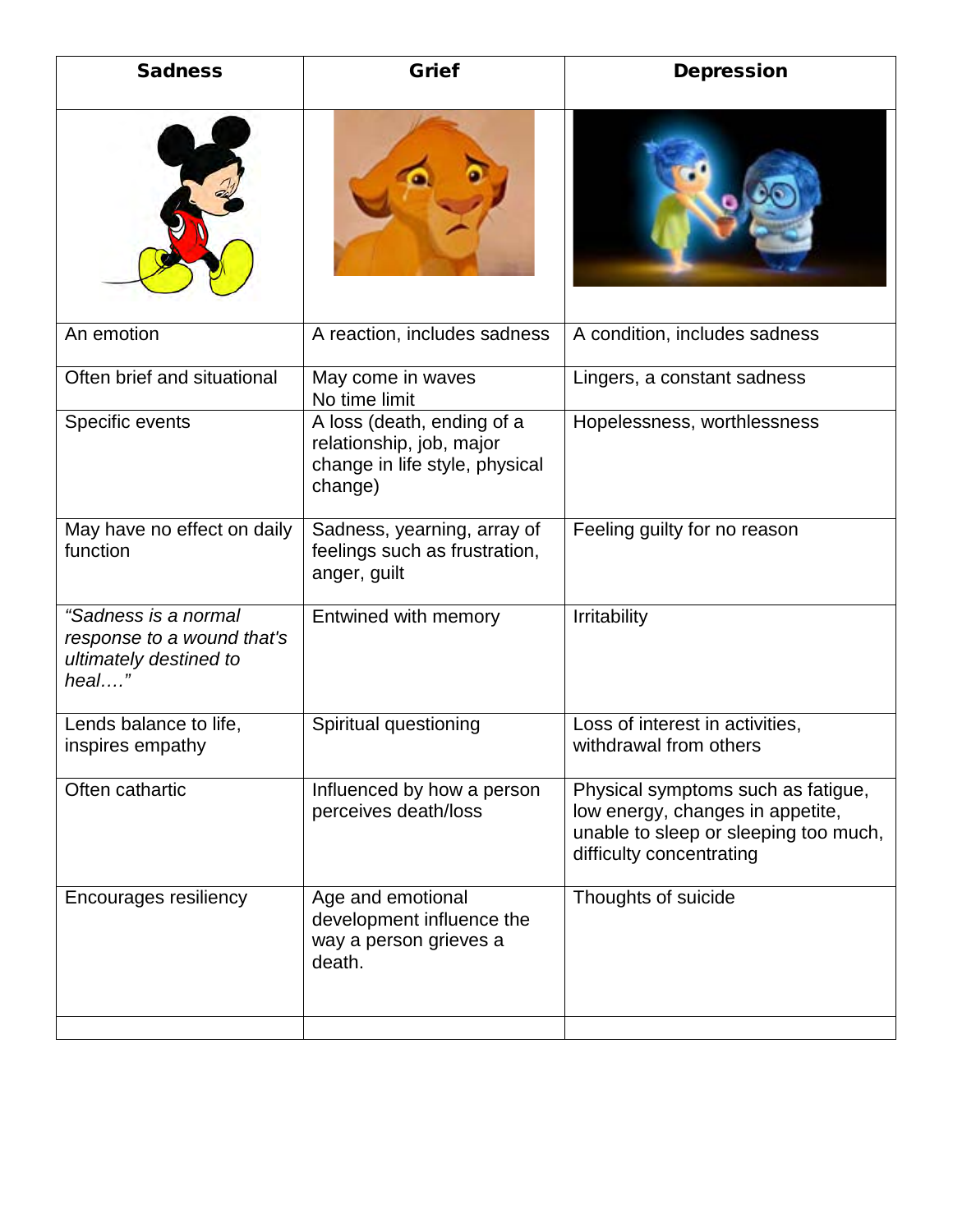# **Psychology Today** (online)

Alex Lickerman, MD

The Benefit of Sadness: Why sadness isn't something we should always seek to avoid

The other day, my almost-four-year-old son said to me, "Daddy, I'm sad."

"Why?" I asked him.

He shrugged, unclear himself.

"Is is because it's a school day?" I asked.

He nodded.

"You'd rather stay home and play with me and mom?"

He nodded again, vigorously.

"Maybe it's not that you *don't* want to go to school," I said, "but that you want to stay home and play with us *more*."

He nodded a third time. "Yeah."

"But at school you get to play with all of your friends!" I reminded him enthusiastically. "And you're making smoothies today!"

His face brightened. "Oh, yeah!" And just like that, his sadness was gone.

Would that it were as easy to banish sadness in adults. Though the word "depression" has by and large replaced the word "sadness" for what we feel when things don't go our way or we lose something precious to us, the two are, in fact, quite distinct. Depression describes a specific set of symptoms that cluster together: depressed mood, inability to feel pleasure in pleasurable activities, sleep disturbance, decreased energy, difficulty concentrating, and possibly suicidal thinking. Sadness, on the other hand, may indicate a depressed mood, but may also be felt in a way that has little if any effect on daily function.

Sadness may, for example, be bittersweet—meaning brought on by a loss that makes us unhappy but at the same time that surfaces memories we enjoy. Sadness is a normal response to a wound that's ultimately destined to heal (which, of course, is person-dependent, meaning that what becomes a non-healing wound in me might heal within a few weeks in you). While depression has no upside of which I can think, sadness sometimes does.

Sadness can fill us with appreciation for the good we've lost. It can help us treasure the good we haven't. It can make us more tender. It can make us more empathetic and compassionate toward others who've gone through or are going through what we are. It can connect us to others by signaling we need their support. It can incline us to give support to others who've supported us. It can fill us with appreciation for the times we *don't* feel sad.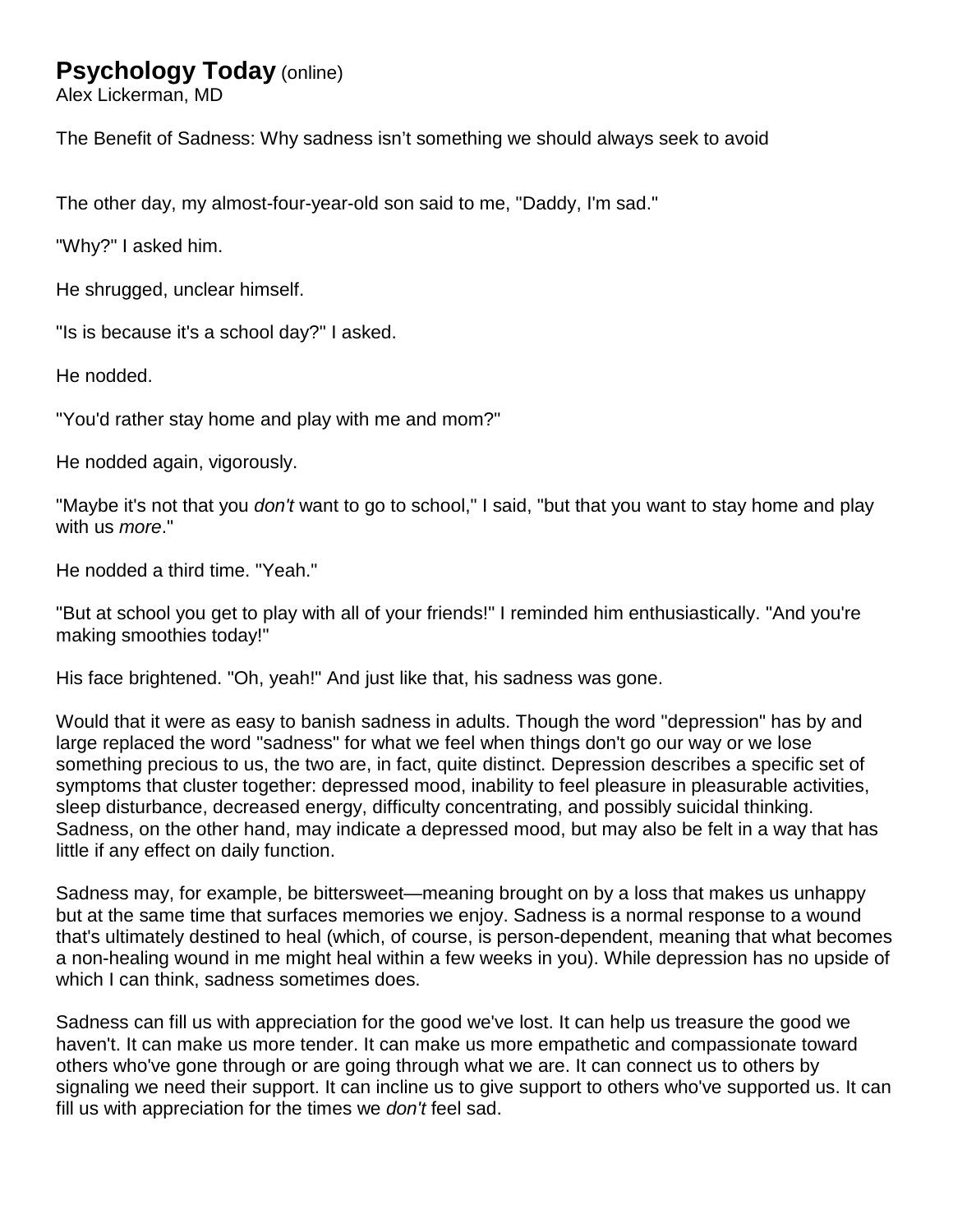Most of us would avoid feeling sad if we could, but this would be a mistake. Suppressing unpleasant feelings because we're afraid of pain typically only leads to greater pain in the future, either as a result of the misguided steps we take to avoid feeling it initially (e.g., drug use), or as a result of it finally bursting forth when enough losses that haven't been properly grieved pile up one on top of the other and can no longer be contained. Most psychologists know of the cost of blocking out legitimate sadness rather than allowing it to be felt until it ends on its own.

Because, in my experience, it does end. The final benefit of experiencing sadness may be that it's cathartic. Why, after all, do we cry? To feel better. When we suffer a blow in life, sadness may represent the bridge we must take to return to our baseline level of happiness. Certainly grief and sadness can become prolonged and develop into full-blown depression, but data suggest that when most of us suffer a loss, we grieve for a while and then eventually move on. We are all, in fact, far more resilient than we think.

I'm writing about this now because I've been feeling sad myself lately. Someone I love isn't doing so well, and there's not much I can do about it. Unfortunately, some things in life aren't fixable in the way we want, and when that's the case, not being able to do it the way we want is...sad. So, not being able to do anything else, I tolerate my sadness. And I share it with others I love. And it draws us together—in a good way, I find—helping us to value and appreciate one another more, teaching me that, in one sense, sadness holds the power to bring out our best. And for that I'm thankful.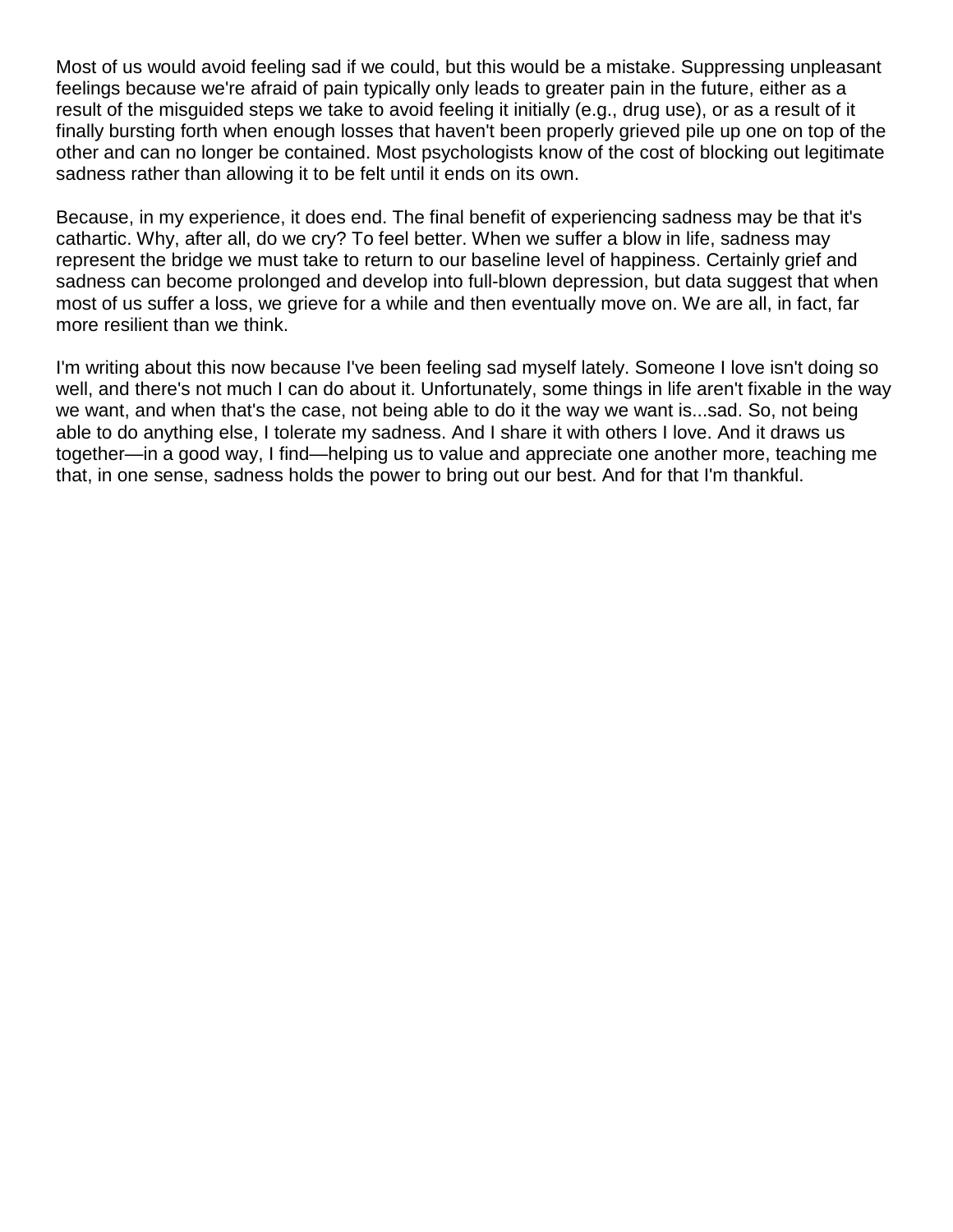# **Coping Skills to Release Sadness**

Laura Schenck, MA

Sadness is an emotional experience that is inherent to life itself. While sadness is often labeled as an unpleasant emotion, it is important to remember that there is no such thing as "good" or "bad" emotion.

As with all emotions, sadness is a temporary state of being that we all experience in some form at various points in life. Sadness may differ in the degree, intensity, or context within which sadness impacts our lives.

## **Take a moment to reflect on what the emotion of sadness feels like for you in particular contexts.**

For example, notice the difference between sadness over feeling lonely versus sadness over the death of a loved one. All emotions can be experienced along a continuum of varying intensity and duration. By increasing mindful awareness of how you typically experience an emotion such as sadness, you will become more adept at noticing your personal warning signs or cues that indicate sadness.

# **Reflect on current coping strategies.**

How do you usually respond to sadness? Try to pause and remember times in your life when you have felt sadness and notice what thoughts and behaviors you have chosen to practice. Perhaps you notice a tendency to socially isolate yourself during times of sadness or engage in some form of selfsabotaging behaviors. Or maybe you have a proclivity to reach out to friends and loved ones for social support. The idea is to allow yourself to observe your current coping strategies without any judgment. Notice patterns and themes as you piece together how you typically cope with sadness.

## **Crying is a natural bodily expression and release of emotions.**

Notice your own tendencies and patterns when it comes to expressing sadness through tears. Do you notice a proclivity to hold back your tears, to express them only in solitude, or to allow them to flow freely? Try not to judge your own experiences when it comes to crying; simply notice your patterns and ask yourself if you are willing to allow yourself to release sadness in a healthy way through your tears.

## **Investigate What Sadness Means to You**.

It is not uncommon to become so out of touch with our internal emotional experience that we no longer even know what we are feeling. Perhaps you've learned to become numb to intense emotions or to simply go through the motions without allowing yourself to feel. Try writing in your journal about what sadness means to you and what the experience feels like. For example, consider completing sentences such as, "I usually feel sad when…" or "I can tell I am feeling sad when…" The idea is to get in touch with a deeper understanding of what sadness feels like for you, so that you can become more skillful in identifying and responding to sadness in healthy ways in the future.

## **Delve into your creativity.**

Through any creative pursuit, you can practice creating an image of what sadness would look like if it were personified into its own entity.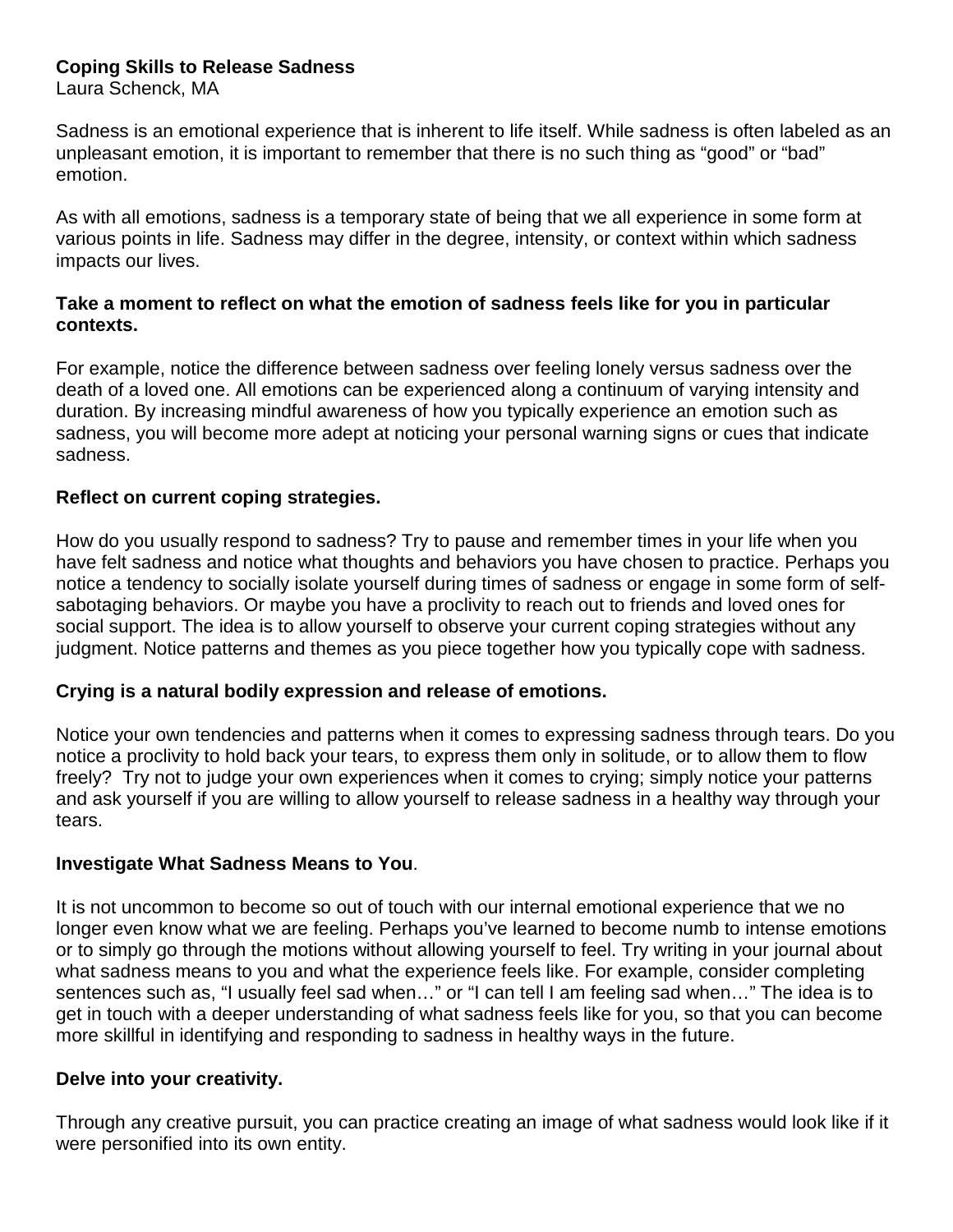# **View the sadness as separate from your true self.**

In other words, externalize the sadness. Rather than remaining stuck in a pattern of thinking, "I *am* sad," make the choice to notice that, "I am *experiencing* sadness." It is not a part of your identity, but merely a transitory aspect of your experience. It does not define you any more than you will allow.

## **If you find yourself in the midst of a period of sadness that is causing you unnecessary suffering, step back and recognize this.**

If you are *tired* of that unnecessary suffering, ask yourself if you are willing to take proactive steps toward releasing the sadness. Once sadness has provided you with useful emotional information and has been experienced and expressed in healthy ways, it is time to actively release the sadness.

# **Give yourself support.**

It is common during times of emotional distress to have powerful desires to feel comforted and supported. When it seems as though other people in our lives aren't there to provide that support or reassurance, sadness can easily intensify and become debilitating. It is precisely during these moments when it is most important to remember that we have all of the resources and gifts that we yearn for from others within ourselves. Take a moment to pause and give yourself the very compassion, comfort, and support that you need.

## **Reach out.**

When you make the choice to actively reach out to a partner, friends, or family, there is great potential to release a pent up or stagnant emotion such as sadness. While it is important to remember that ultimately the true release of sadness is something that only *you* can do, sharing your feelings with others can provide new perspectives or ideas that you may not have seen or considered from within the place of sadness. Even if it feels as though others don't or can't truly understand how you are feeling, allow yourself to feel gratitude for their presence in your life. Remember the importance of authentic emotional connections with others as you begin to actively release the sadness and step back into a rich and vibrant life.

Remember that engaging with an animal/pet is also very therapeutic.

# **Spend time outdoors**.

The choice to get your body moving, become active, and experience sunlight and fresh air is a way of applying opposite action to the emotion of sadness. The benefits of regular physical activity positively impact not only your physical health, but also your mental and emotional well-being. Depending upon your current physical health, any physical limitations, and your daily schedule, consider what physical activities you can realistically integrate into your day. Choose an activity in which you are *most likely* to participate. Notice any positive changes in your mood and release of sadness as a result of increasing your time outdoors and physical activity.

## **Take a hot shower or bath.**

Research has shown that warm water eases the pain of loneliness. Even if your personal experience with sadness does not include a palpable sense of loneliness or isolation, a hot bath or shower is a form of self-care that can ease muscular tension and promote well-being. Don't rush through it or bathe mindlessly, but to take your time and be fully present. Allow yourself to truly enjoy and savor the warmth of the water, notice your muscles relaxing, and make the choice to give yourself the gift of